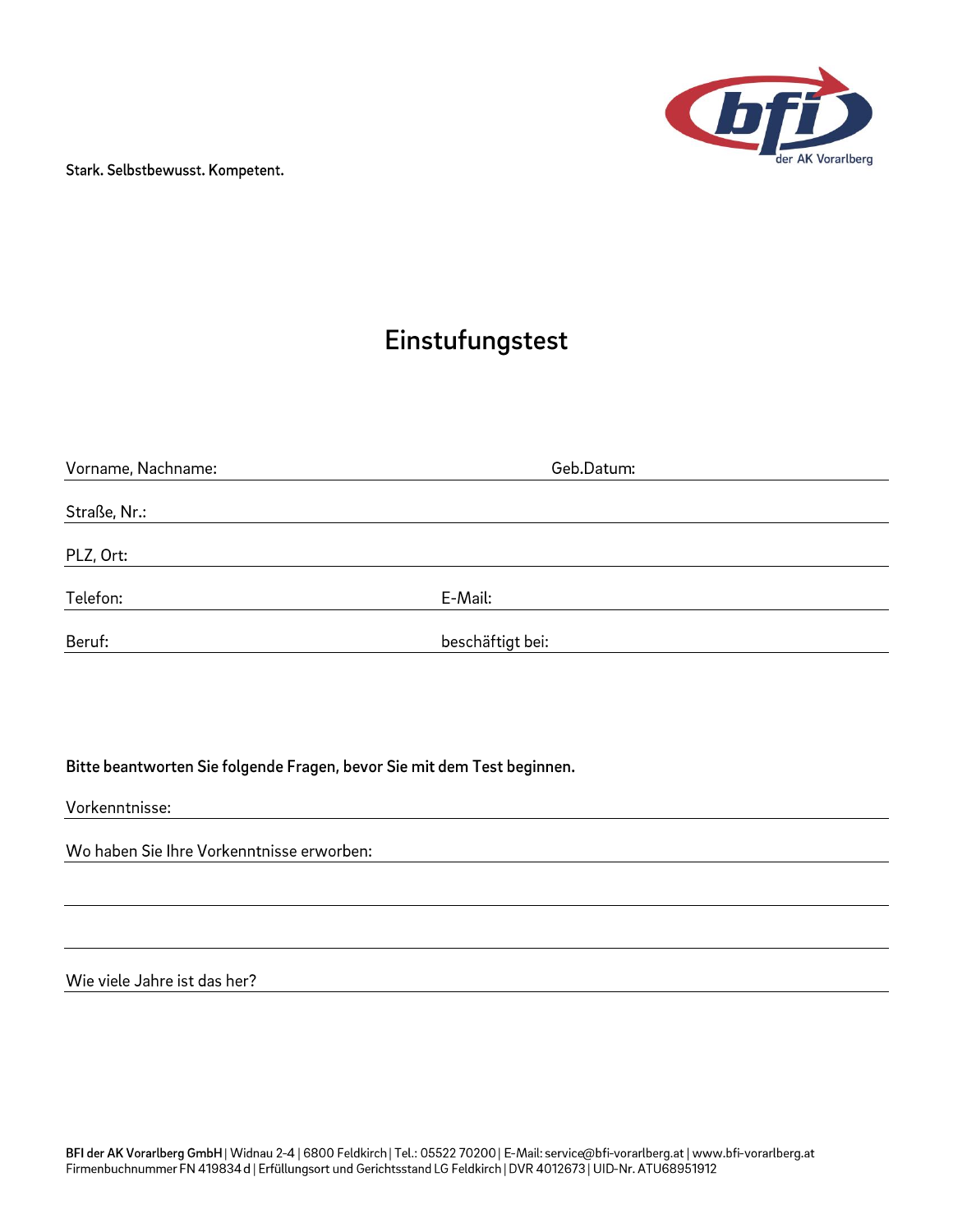# Einstufungstest **Fairway** Fairway

## Aufgabenblatt 1

Mithilfe dieses Tests können Sie in einen Englischkurs eingestuft werden, der Ihrem Kenntnisstand entspricht. Zum Einstufungstest gehören diese Aufgabenblätter und die Antwortblätter. Nur die Antwortblätter sind zum Ausfüllen gedacht.

Bevor Sie mit den Aufgaben anfangen, empfehlen wir, folgende Hinweise durchzulesen:

- Nehmen Sie sich Zeit. Für diese Einstufungsbögen gibt es keine Zeitvorgabe.
- Lesen Sie die Anweisungen zu jeder Aufgabe genau durch.
- Wenn Sie nicht ganz sicher sind, lassen Sie die Aufgabe ungelöst.

Die Aufgaben werden fortlaufend schwieriger. Sollten Sie einen Punkt erreichen, an dem

Sie wiederholt Lösungen nur noch erraten können, so hören Sie bitte auf.

Bevor Sie anfangen, füllen Sie Teil A auf Ihrem Antwortblatt 1 aus. Lesen Sie dann die

folgenden Aufgaben genau durch und kreuzen Sie Ihre Antworten auf Ihrem Antwortblatt 2 an.

| $\mathbf{Z}$            | Welche Antwort passt nicht auf folgende Frage?<br>"How are you?"<br>a) I'm fine.<br>b) I'm Sarah.<br>c) I'm very well.<br>d) I'm OK.<br>Wie fragen Sie, ob es ein gutes Restaurant in<br>der Nähe gibt?<br>a) There are lots of good restaurants near here.<br>b) Are there any restaurants in London?<br>c) Is there an excellent museum near here?<br>d) Is there a good restaurant near here? | 6<br>7 | Was kann man nicht essen?<br>a) sandwich bar<br>b) potato soup<br>c) grilled tomatoes<br>d) apple pie<br>Vervollständigen Sie folgenden Satz:<br>"She can't rent a car because she hasn't got<br>driver's license."<br>a) her<br>b) their<br>c) hers<br>d) your |
|-------------------------|--------------------------------------------------------------------------------------------------------------------------------------------------------------------------------------------------------------------------------------------------------------------------------------------------------------------------------------------------------------------------------------------------|--------|-----------------------------------------------------------------------------------------------------------------------------------------------------------------------------------------------------------------------------------------------------------------|
| $\vert$ 3               | Wählen Sie die richtige Antwort auf folgende<br>Frage. "What time's the next train to London?"<br>a) No, thank you.<br>b) You're welcome.<br>c) I'm not sure.<br>d) It isn't far.                                                                                                                                                                                                                | 8      | Wie bieten Sie jemandem etwas zu<br>trinken an?<br>a) Do you like a drink?<br>b) Would you like a drink?<br>c) I'd like a drink.<br>d) What do you drink?                                                                                                       |
| 4                       | Vervollständigen Sie folgende Frage.<br>"How much _____ those trousers?"<br>a) are<br>b) aren't<br>c) there's<br>d) is                                                                                                                                                                                                                                                                           |        | Auf welche Frage passt folgende Antwort?<br>"Yes, I do. In Dresden."<br>a) Where do you come from?<br>b) Are you German?<br>c) Do you speak German?<br>d) Do you live in Germany?                                                                               |
| $\overline{\mathbf{5}}$ | Sie möchten lieber ein schwarzes als ein grünes<br>Hemd kaufen. Was fragen Sie die Verkäuferin?<br>a) Has he got it in green?<br>b) Have you got it in black?<br>c) Have you got a black jacket?<br>d) Would you like it in black?                                                                                                                                                               |        | 10 Welcher Satz ist richtig?<br>a) How long is the tour take?<br>b) How long do the tour take?<br>c) How long does the tour take?<br>d) How long takes the tour?                                                                                                |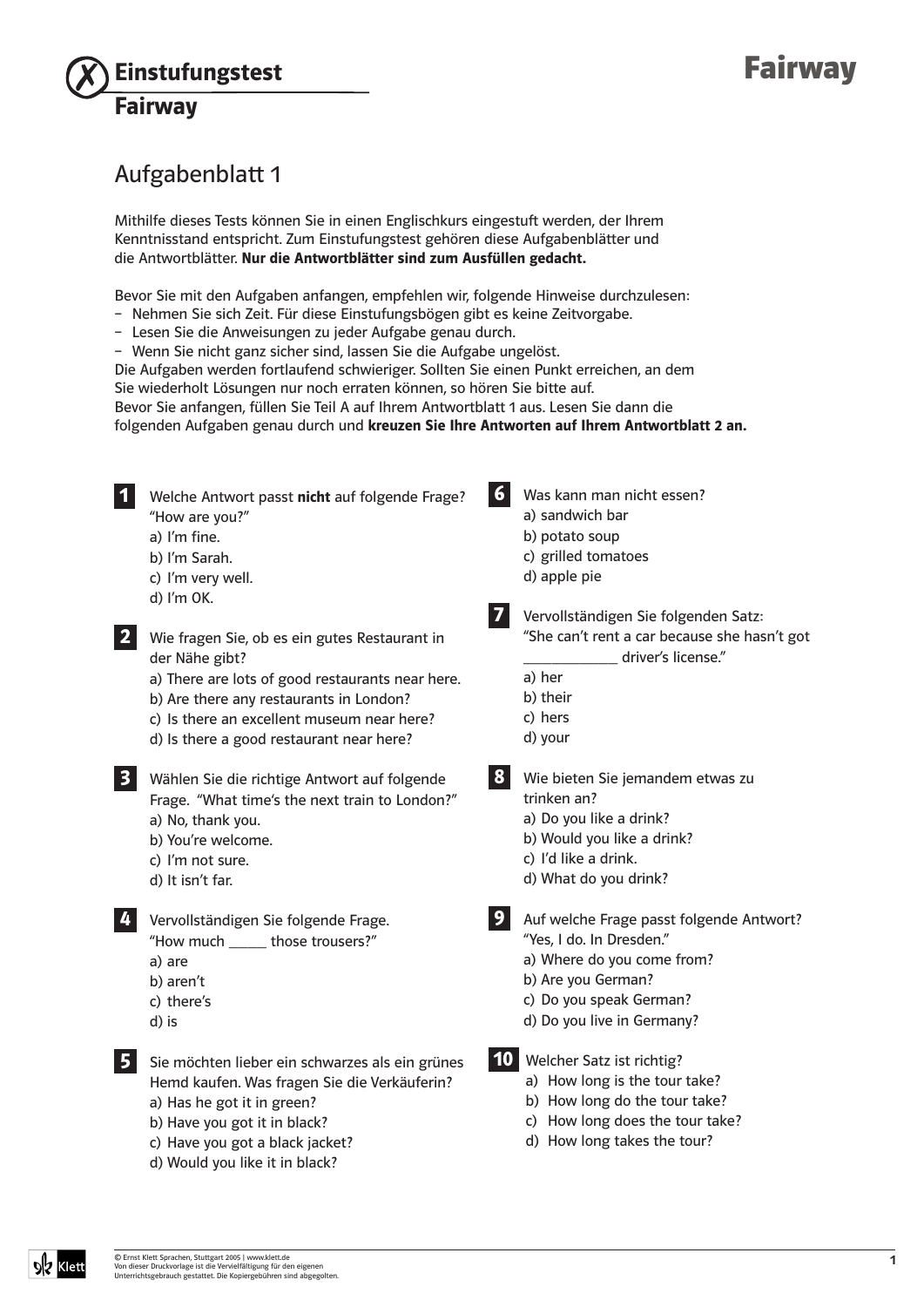

### Aufgabenblatt 2

11 Welches Wort ist das Gegenteil von "young"?

- a) new
- b) modern
- c) famous
- d) old

12 Vervollständigen Sie folgende Frage.

- vou a good time?"
- a) Is … having
- b) Are … have
- c) Are … having
- d) Do … have

13 Welcher Satz passt zu folgender Aussage? "She's always busy."

- a) She's workaholic.
- b) She's an workaholic.
- c) She's a workaholic.
- d) She works aholic.

14 Welcher dieser Sätze ist ein Vorschlag?

- a) Good idea.
- b) Let's meet up this weekend.
- c) Can I pay by credit card?
- d) What's your phone number?

15 Setzen Sie die richtigen Verben ein.

 "When my son \_\_\_\_\_\_\_ on holiday in Spain he at a cheap hotel."

- a) was … stays
- b) was … stayed
- c) is … staying
- d) does … stayed

16 Die Antwort lautet: "No, I didn't. It rained all week." Wie lautet die Frage?

- a) Did you have a good flight?
- b) When did you get home?
- c) Did you pack it yourself?
- d) Did you enjoy your holiday?

### 17 Was stimmt grammatikalisch nicht?

- "Last weekend we
- a) went shopping
- b) went swimming
- c) went for a walk
- d) went up early

18 Was stimmt?

- Your brother's daughter is your …
- a) niece.
- b) nephew.
- c) cousin.
- d) sister-in-law.

Vervollständigen Sie folgenden Satz. "We could take our visitors to \_\_\_\_\_\_\_\_\_\_ pub

- in the town."
- a) the most old
- b) the most oldest
- c) the oldest
- d) the more older

20 Wie fragen Sie, was jemand am Samstag vorhat?

- a) What do you do on Saturday?
- b) What is he doing at Saturday?
- c) What are you doing on Saturday?
- d) What do you on Saturday?
- 21 Welchen Gegenstand findet man meistens nicht in diesem Raum: "Kitchen"?
	- a) cupboard
	- b) armchair
	- c) fridge
	- d) plate
- **22** Welcher Satz ist keine Beschwerde?
	- a) The dishwasher's broken.
	- b) There aren't any problems.
	- c) The phone doesn't work.
	- d) There isn't any hot water.
- 23 Welcher Satz ist grammatikalisch richtig?
	- a) What time do the next bus leave?
	- b) What time the next bus leaves?
	- c) What time does the next bus leave?
	- d) What time does the next bus leaves?

24 Welche Reaktion auf folgenden Vorschlag ist richtig? "Let's have some wine."

- a) I'm sorry, we haven't got some wine.
- b) I'm sorry, you've got any wine.
- c) I'm sorry, I haven't got some wine.
- d) I'm sorry, we haven't got any wine.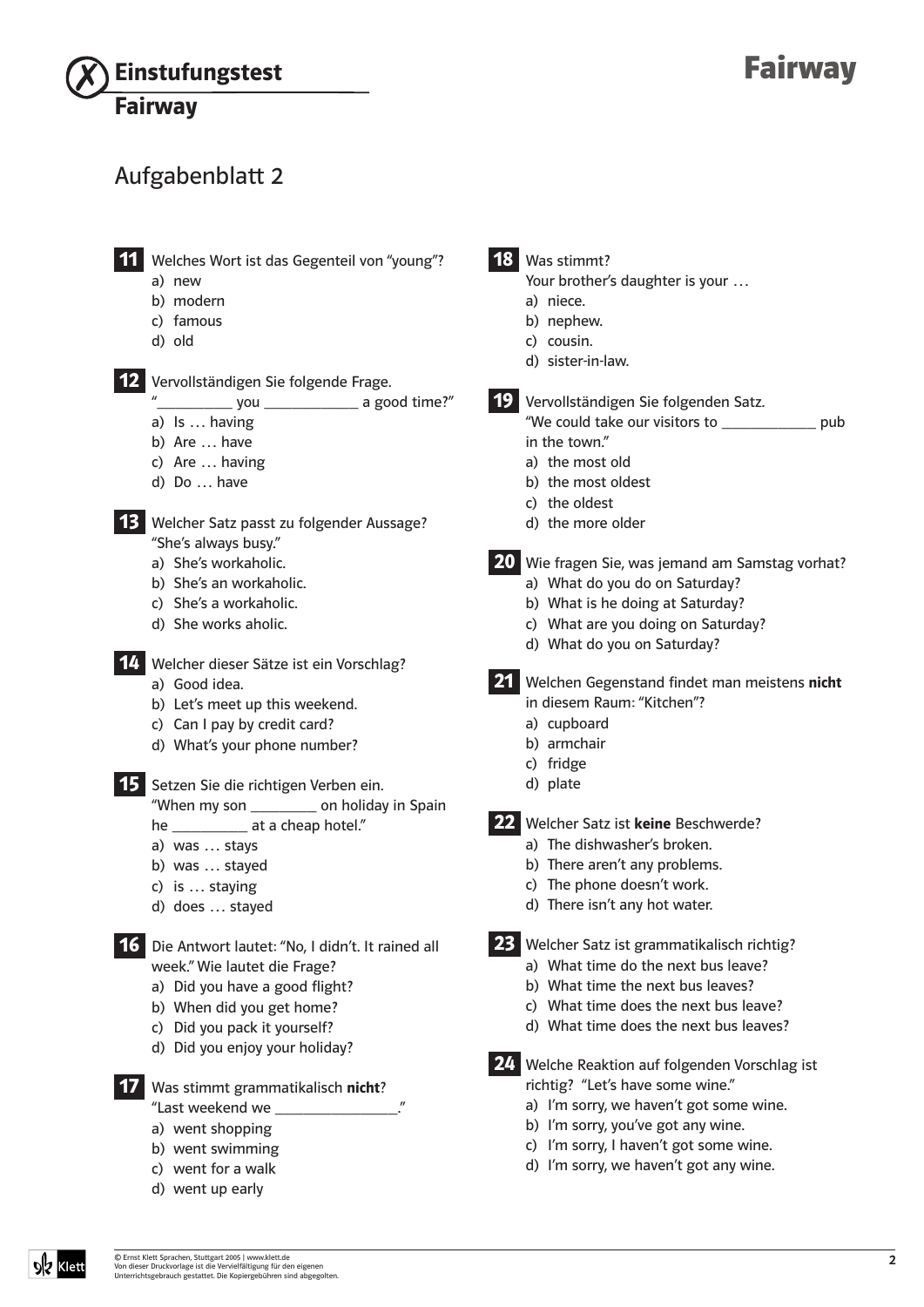

### Aufgabenblatt 3

25 Was sollte ein Autofahrer lieber nicht machen?

- a) follow the road
- b) go across a bridge
- c) go through a field
- d) go round a roundabout
- 26 Welches Wort passt in folgende Lücke? "One of the people \_\_\_\_\_ came to the party lives in Scotland."
	- a) who
	- b) what
	- c) which
	- d) where

27 Welches Wort beschreibt diese Person am besten? "She loves meeting people and talking to friends."

- a) tidy
- b) polite
- c) sociable
- d) patient

**28** Die Antwort lautet: "He's really kind and easy-going; a charming person." Wie lautet die passende Frage?

- a) What does he like?
- b) How is he like?
- c) What is he like?
- d) What does he like doing?

29 Vervollständigen Sie diesen Ratschlag. "In summer you \_\_\_\_\_\_\_ drink a lot of water."

- a) should
- b) would
- c) won't
- d) could

**30** Setzen Sie die Verben in der richtigen Form ein. "If you \_\_\_\_\_\_\_\_\_\_\_\_ these pills, you \_\_ better soon."

- a) 'll take … 'll feel
- b) take … 'll feel
- c) won't take … feel
- d) take … feel
- - **31** Sie nehmen einen Anruf entgegen. Welchen Satz würden Sie nicht sagen?
		- a) Would you like to leave a message?
		- b) Can I take a message?
		- c) Could you spell your name?
		- d) Can I leave a message?

**32** Sie haben nichts dagegen, dass man Ihr Telefon benutzt. Was antworten Sie auf folgende Frage? "Do you mind if I use your phone?"

- a) No, go ahead.
- b) Yes, of course I do.
- c) Yes, please.
- d) No, I'm not.

### 33 Vervollständigen Sie den Satz.

"I'm going to get fit again \_\_\_

- a) next year
- b) when I was a child
- c) every day
- d) in the past

34 Welche Verbform ist richtig?

#### you **their new**

- song yet?"
- a) Have … hear b) Did … heard
- c) Have … heard
- 
- d) Do … have heard

35 Welcher Satz passt nicht zum Geburtstagsfest?

- a) Have you sent a card?
- b) Have you met the bride?
- c) Have you bought a present?
- d) Have you made a cake?
- **36** Was passt in folgende Lücke? "Chocolate isn't bad for you but \_\_\_\_\_\_\_\_\_ chocolate is."
	- a) not some
	- b) too many
	- c) not many
	- d) too much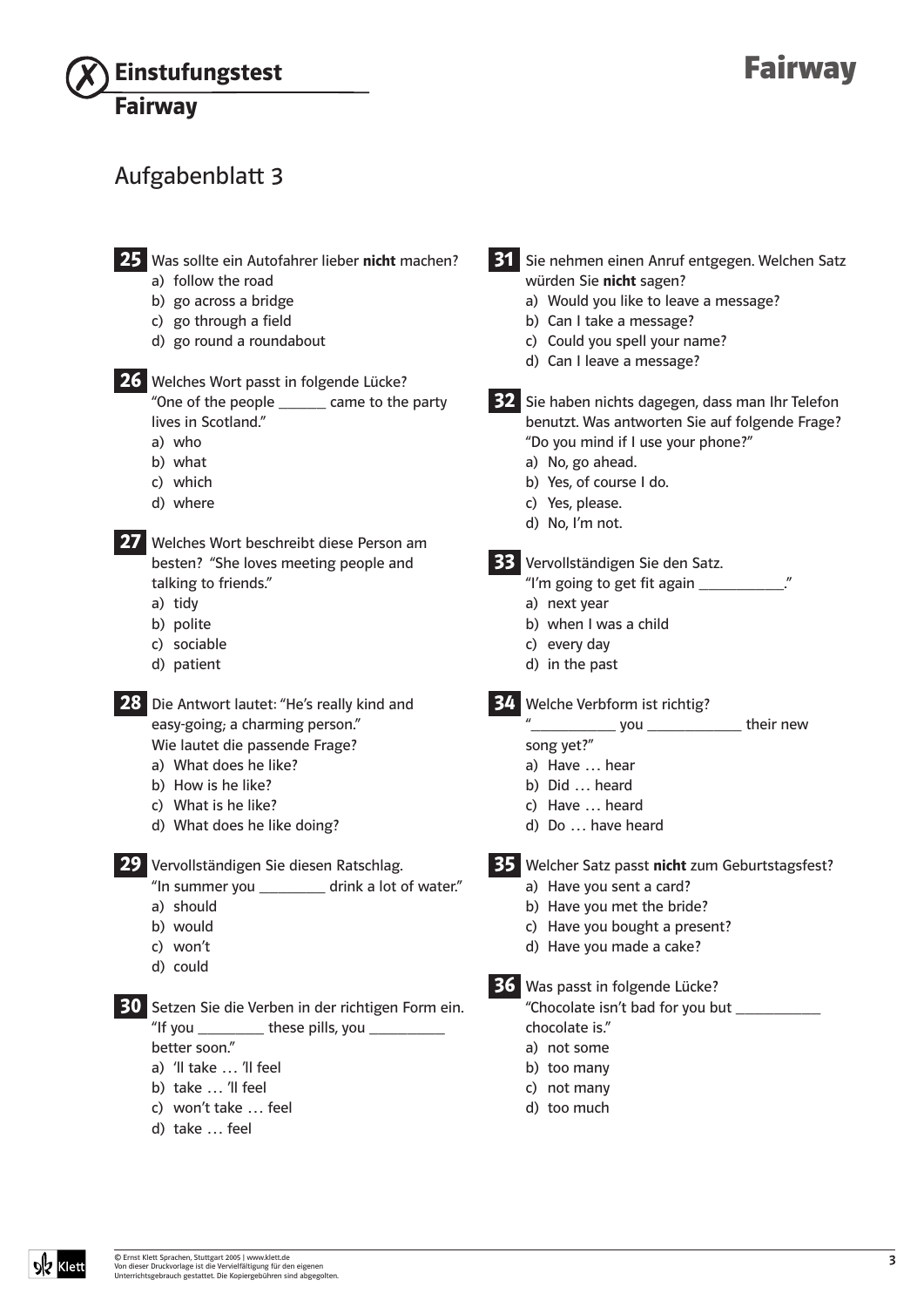

### Aufgabenblatt 4

**37** Welches Wort fehlt in folgendem Satz? "They paid a lot of money for the tickets

they really wanted to go to

- the concert."
- a) so
- b) but
- c) because
- d) or

**38** Was sagt der Kellner im Restaurant?

- a) Are you ready to order?
- b) What do you recommend?
- c) Can you bring us the bill, please?
- d) Do you accept credit cards?

39 Welcher Satz ist grammatikalisch richtig?

- a) I been waiting here for two hours.
- b) I've been waiting here for two hours.
- c) I've been waiting here since two hours.
- d) I wait here for two hours.

40 Welcher Satz ist richtig?

- a) TV is more popular as radio.
- b) TV is as popular than radio.
- c) TV is so popular how radio.
- d) TV is more popular than radio.

41 Vervollständigen Sie den Satz. "A good businesswoman needs

- \_\_\_\_\_\_\_\_\_\_\_\_\_\_." a) make decisions
	- b) making decisions
	- c) to make decisions
	- d) to making decisions

42 Auf welche der unten stehenden Fragen im Fundbüro ist dies die passende Antwort? "I'm not sure, but I think it's leather, not plastic. Red leather."

- a) Where did you lose your handbag?
- b) What's your handbag made of?
- c) Who made your handbag?
- d) What make is your handbag?

#### 43 Welche Verbform stimmt?

- at the bus stop
- when somebody stole Peter's wallet."
- a) They were waiting
- b) They've been waiting
- c) They waited
- d) They've waited
- 44 Welche Regel ist wohl nicht vernünftig, wenn man in einer Küche arbeitet?
	- a) You must wash your hands.
	- b) You don't have to wear a jacket.
	- c) You must not smoke.
	- d) You must bring your pet dog or cat with you.

45 Welcher Satz ist grammatikalisch falsch?

- a) This restaurant isn't as busy as the other one.
- b) Indian food is very different from German food.
- c) I think French wine is more expensive as Californian wine.
- d) The prices here are almost the same as they are at home.
- 

46 Was fehlt in diesem Satz?

"Nobody else was free so she went to see the

- film \_\_\_\_\_\_\_\_\_\_\_\_\_\_\_." a) by herself
- b) by her own
- c) herself
- d) themselves
- 

**47 Welche Wortgruppe passt zum Thema Politik?** 

- a) party, government, election
- b) article, writer, career
- c) medal, game, stadium
- d) athletics, volleyball, swimming

48 Welcher Satz ist grammatikalisch und inhaltlich richtig?

- a) Munich, which is in New Zealand, is quite cold in winter.
- b) A person who comes from New Zealand is called a Kiwi.
- c) Munich, who is famous for its beer festival, is in Bavaria, Germany.
- d) A person which comes from Munich is called a Bavarian.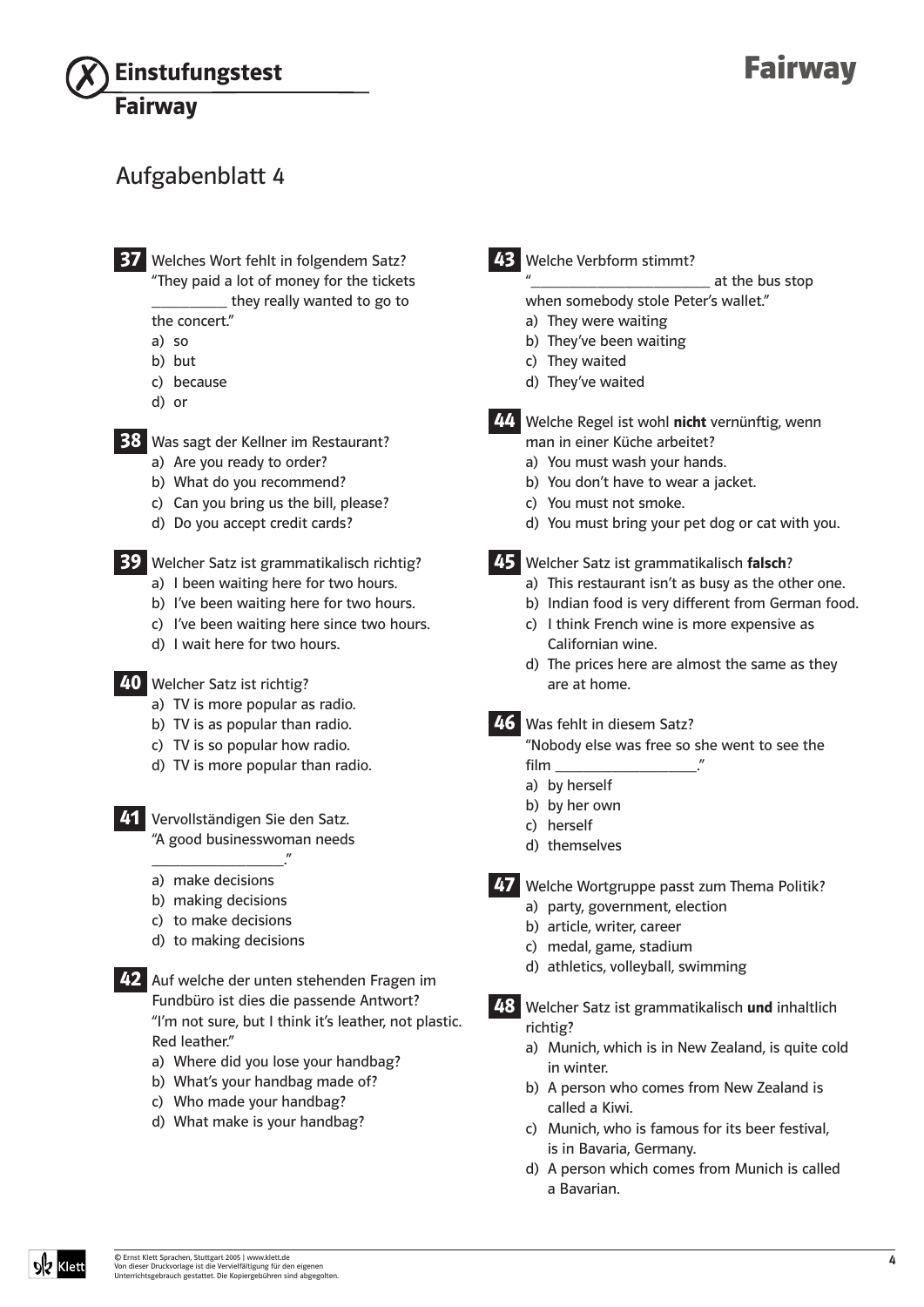## Einstufungstest Fairway

49 Welcher Satz ist grammatikalisch nicht richtig? a) I'd like to do a painting course this year. b) I love Scotland and I hope go there again next year. c) I wouldn't go bungee jumping if you paid me a million dollars. d) He won't come because he hates horror films. 50 Wie trösten Sie jemanden? a) Well done. b) You really deserve it. c) That's great news. d) Sorry to hear that. 51 Welche Verbformen sind richtig? "When we \_\_\_\_\_\_\_ they \_\_\_\_\_\_\_\_\_\_\_ all the tickets." a) have arrived … had sold b) arrived … had sold c) had arrived … sold d) arrived … have sold **52** Was fragen Sie nicht beim Einkaufen? a) May I have the bill, please? b) Does it come with a guarantee? c) Can I pay in euros? d) May I have a look at it? **53** Jemand berichtet: "The doctor told me that if I took this medicine, I would soon feel better." Was genau hat der Arzt gesagt? a) "If you took this medicine, you'll soon feel better." b) "If you take this medicine, you'll soon feel better." c) "If you had taken this medicine, you would soon feel better." d) "If you take this medicine, you would soon feel better." 54 Welches Wort beschreibt Folgendes am besten? "A person who gets excited about what he is doing is \_\_\_\_\_\_\_\_\_\_\_\_\_." a) anxious b) impatient c) enthusiastic d) talkative nicht? c) let Aufgabenblatt 5

**55** Welcher Satz berichtet diese Frage richtig?

"Where are you going?"

They asked him …

- a) where are you going.
- b) where he is going.
- c) where he was going.
- d) if he was going.

56 Welche Empfehlung stimmt grammatikalisch

- "It's a fantastic film. You \_\_\_\_\_\_\_\_\_\_\_\_\_\_."
- a) should go and see it
- b) must go and see it
- c) ought go and see it
- d) ought to go and see it
- 57 Welcher Satz bedeutet, dass es keine Probleme mehr gibt?
	- a) There used to be problems.
	- b) There are problems.
	- c) There might be problems.
	- d) There refuse to be problems.
- 58 Vervollständigen Sie diesen Satz richtig.
	- "If I hadn't written it all down, I
	- a) would forget everything
	- b) will forget everything
	- c) forgot everything
	- d) would have forgotten everything
- 59 Welches Wort passt in die Lücke? My boss \_\_\_\_ me to lend him the book I had told him about.
	- a) made
	- b) asked
	-
	- d) remembered
- 60 Welcher Ausdruck passt nicht zum Abschied?
	- a) All the best.
	- b) We must keep in touch.
	- c) I haven't seen you for ages.
	- d) Look after yourself.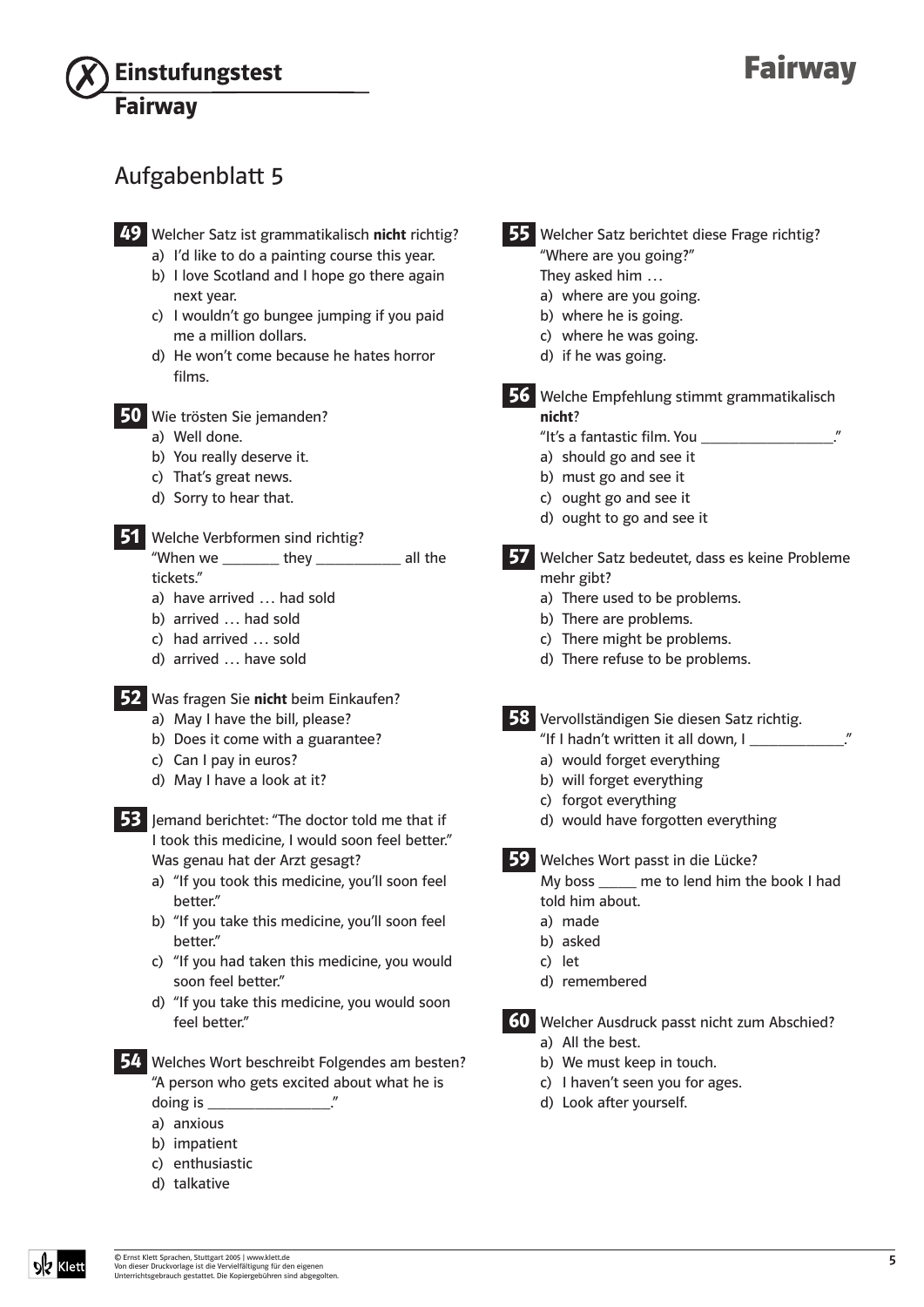

### Antwortblatt 1

| Name:       |  |
|-------------|--|
| Adresse:    |  |
|             |  |
|             |  |
| Telefon:    |  |
| Berater/in: |  |

#### A: Bitte beantworten Sie die folgenden Fragen, bevor Sie mit dem Test anfangen.

- 1. Haben Sie Englisch in der Schule gelernt?
- 2. Wie viele Jahre haben Sie Englisch gelernt?
- 3. Wie viele Jahre ist das her? \_\_\_\_\_\_\_\_\_\_\_\_\_\_\_\_\_\_\_\_\_\_\_\_\_\_\_\_\_\_\_\_\_\_\_\_\_\_\_\_\_
- 4. Haben Sie seitdem Englisch benutzt? (Urlaub, Auslandsaufenthalt, Beruf, Freunde)

|            | 5. Haben Sie nach der Schule einen Englischkurs besucht? _______________________                                                                                                                                              |  |
|------------|-------------------------------------------------------------------------------------------------------------------------------------------------------------------------------------------------------------------------------|--|
| Welchen?   | the control of the control of the control of the control of the control of the control of the control of the control of the control of the control of the control of the control of the control of the control of the control |  |
| Wie lange? |                                                                                                                                                                                                                               |  |
| Wann?      |                                                                                                                                                                                                                               |  |
|            | Mit welchem Lehrwerk wurde gearbeitet?                                                                                                                                                                                        |  |

\_\_\_\_\_\_\_\_\_\_\_\_\_\_\_\_\_\_\_\_\_\_\_\_\_\_\_\_\_\_\_\_\_\_\_\_\_\_\_\_\_\_\_\_\_\_\_\_\_\_\_\_\_\_\_\_\_\_\_\_

#### B: Kreuzen Sie jetzt bitte die richtige(n) Antwort(en) auf der nächsten Seite an.